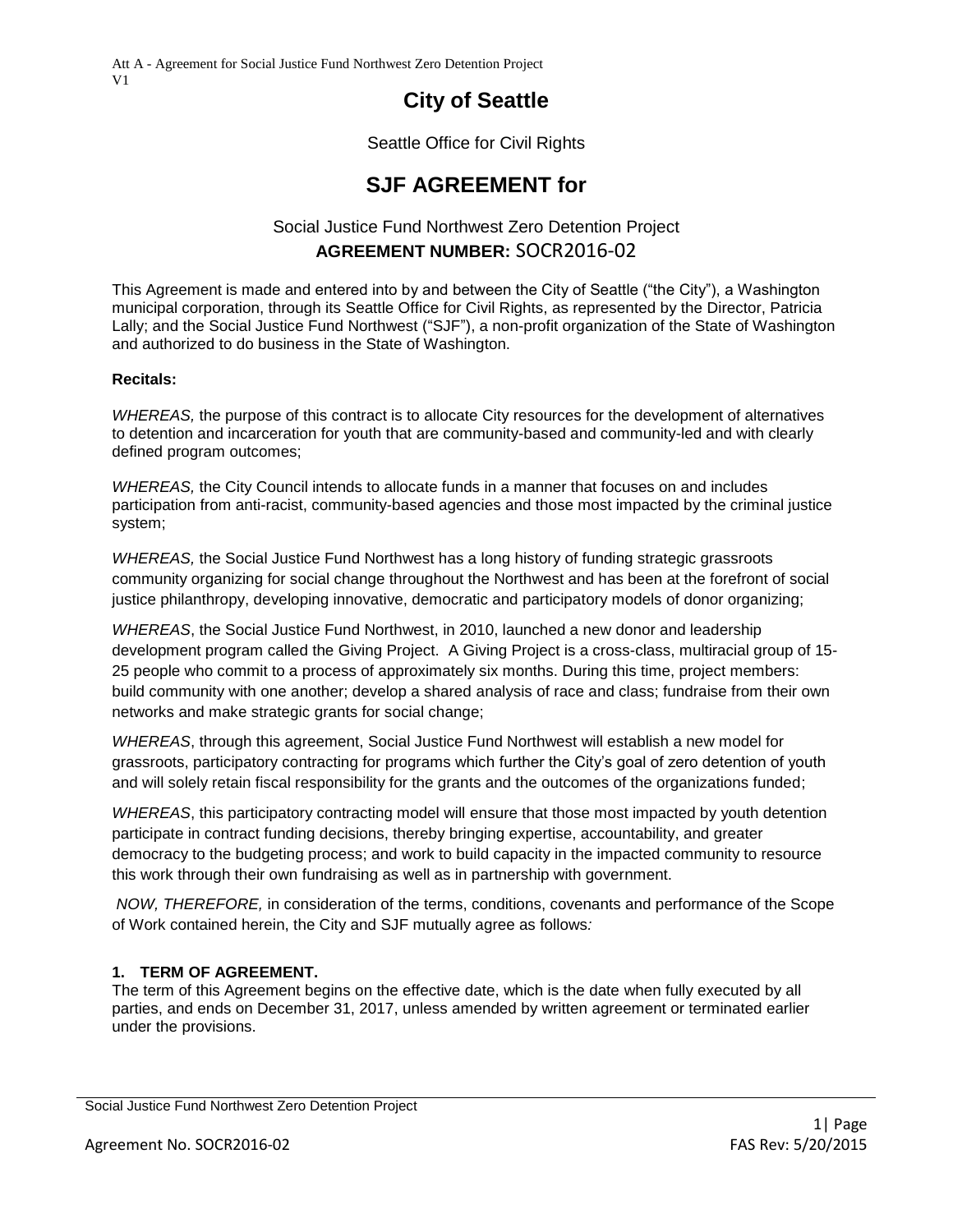# **2. TIME OF BEGINNING AND COMPLETION.**

SJF shall begin the work of Phase I as outlined in the "Scope of Work" ("Work") upon receipt of written notice to proceed from the City. Time limits established under this Agreement shall not be extended because of delays for which SJF is responsible, but may be extended by the City, in writing, for the City's convenience or conditions beyond SJF's control.

# **3. SCOPE OF WORK.**

The Scope of Work of this Agreement and the time scheduled for completion of such Work are:

| Scope of Work                                                                                                                                                                                                                                      | <b>Timeline</b>                          |
|----------------------------------------------------------------------------------------------------------------------------------------------------------------------------------------------------------------------------------------------------|------------------------------------------|
| Phase I: The Scope of Work for Phase I and the time schedule for<br>completion of such Work are described in Exhibit 1, which is attached<br>to and made a part of this Agreement. The Scope of Work for Phase<br>II will be developed in Phase I. | March 1, 2016<br>December 31,<br>2016    |
| Ш.<br>Phase II: The funding and monitoring of the Project's contract<br>recipients, and the time schedule for completion of such Work will be<br>attached to and made a part of this Agreement upon completion of<br>Phase I.                      | August 1, 2016 -<br>December 30,<br>2017 |

The Work is subject to City review and approval. SJF shall confer with the City periodically, and prepare and present information and materials (e.g. detailed outline of completed Work) requested by the City to determine the adequacy of the Work and SJF's progress.

# **4. PAYMENT.**

- A. The City will pay SJF up to a total of \$600,000 under this Agreement for completion of all Work, as further described in this Section 4. The total payment shall be divided as follows: \$100,000 for SJF's administrative costs for both Phase I and Phase II of the Work, and \$500,000 for the zero detention programs and services.
- B. The City will pay SJF for administrative costs in two lump-sum payments of \$50,000 each as follows: an initial payment of \$50,000 following execution of this Agreement and receipt of an invoice from SJF, to be paid within 30 days of receipt of the invoice; and a final lump-sum payment upon delivery of the final list of the zero detention program contract recipients. SJF acknowledges that this is the total payment for administrative costs associated with completing the Work even if the actual costs are higher.
- C. The City will pay SJF for Phase II of the Work following the City's approval of the Phase II Scope of Work and submission by SJF of the final list of zero detention programs and subcontract recipients. The City will pay SJF the total funds for all programs/subcontracts upon the approval of Phase II Scope of Work and receipt of an invoice from SJF. For any subcontract that exceeds \$50,000, SJF will pay an initial installment of \$50,000 for an initial body of work followed by a subsequent installment upon completion of that first body of work. The maximum payment for Phase II work is \$500,000.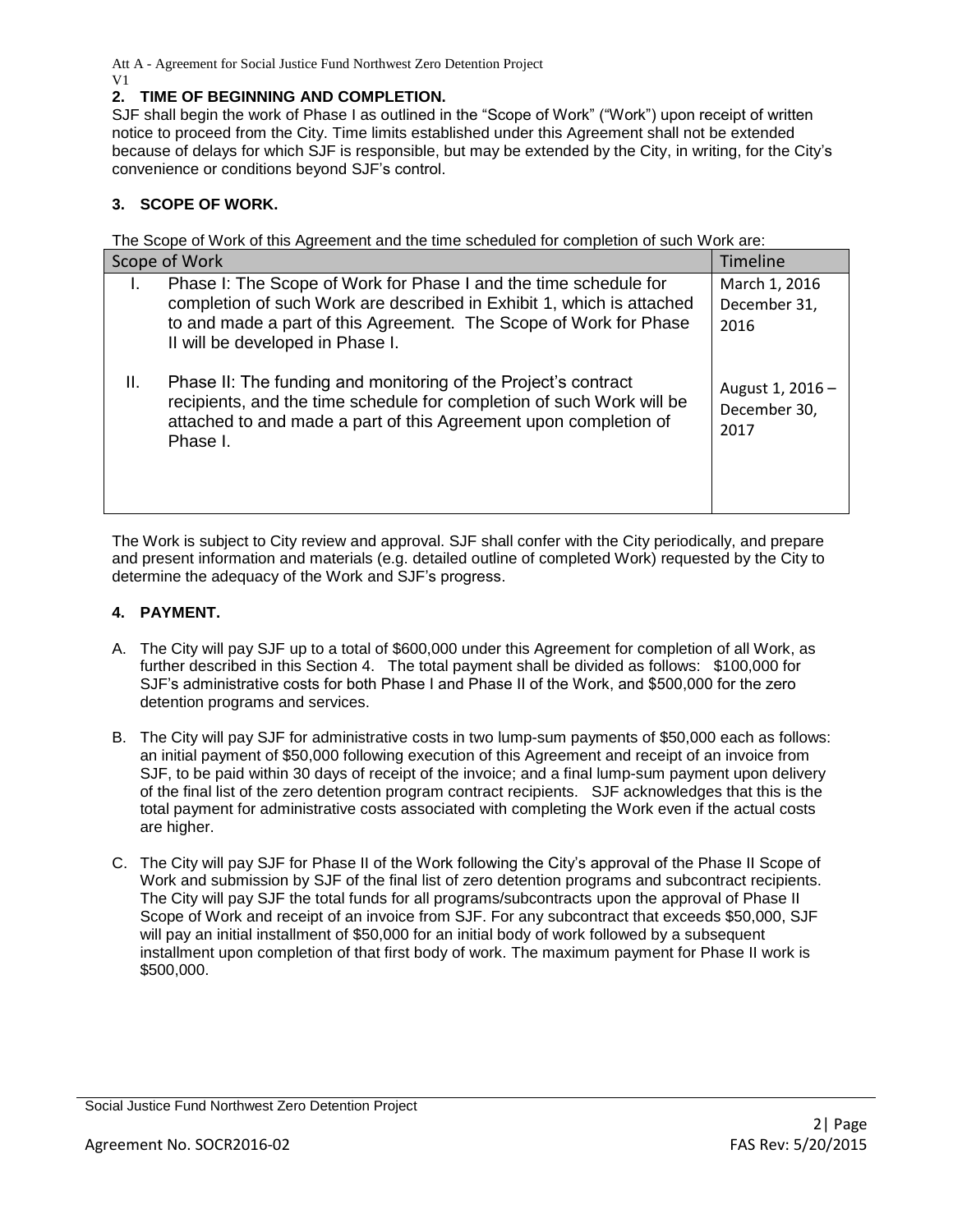- A. An invoice is considered received when it is date-stamped at point of entry into the department. If the invoice is not date-stamped or otherwise marked as received by a department, the date of the invoice will be considered the date the invoice is received.
- B. A payment is considered made on the day it is mailed or is available.
- C. Disputed items include, but are not restricted to, improperly prepared invoices, lack of appropriate supporting documentation, unapproved staff or staff rates on the invoice, and unsatisfactory work product or services.

#### **Prompt Payment to SJF**

- A. Timely Payment: Except as provided otherwise herein, payment for an invoice will be made to the SJF within thirty (30) calendar days of receipt of the invoice.
- B. Disputed Items: The City may withhold payment for disputed items. The City will promptly notify SJF in writing, outlining the disputed items, the amount withheld and actions SJF must take to resolve the disputed items. Once the disputed items are resolved, the City shall pay the revised invoice within thirty (30) calendar days of receipt.
- C. Interest Payment: The City will pay one percent (1%) interest per month, for payments made after thirty (30) calendar days from receipt of an invoice, on undisputed invoice amounts.

#### **Prompt Payment to Subcontractors**

- A. Cut-Off Date: Except as provided otherwise herein, SJF will pay all subcontractors under this Agreement within thirty (30) calendar days of SJF's receipt of invoice from the subcontractor. SJF may establish a monthly cut-off date by which subcontractors must submit an invoice in order to assure 30-day payment.
- B. Disputed Items: SJF may withhold payment to subcontractors for disputed items. SJF will promptly notify the subcontractor in writing, outlining disputed items, the amount withheld and actions the subcontractor must take to resolve the disputed item(s). Such withheld amounts are limited only to items in dispute. The subcontractor may request partial payment for the approved amounts, or may request that SJF delay their entire payment until a revised invoice is submitted to and accepted by SJF. SJF shall pay any approved revised invoice within thirty (30) calendar days of receipt.
- D. Interest Payment: SJF will pay one percent (1%) interest per month, for payments made after thirty (30) calendar days from receipt of an invoice on undisputed invoice amounts.
- E. Flow-Down Clauses: SJF shall require this provision in each subcontract of any tier.

#### **6. CONTRACT PAYMENTS REPORTING REQUIREMENTS.**

When submitting each invoice to the City for payment, SJF must complete an on-line Payment Report to record all payments to subcontractors: [http://web6.seattle.gov/FAS/CIDCC.](http://web6.seattle.gov/FAS/CIDCC) A unique Purchase Order

Social Justice Fund Northwest Zero Detention Project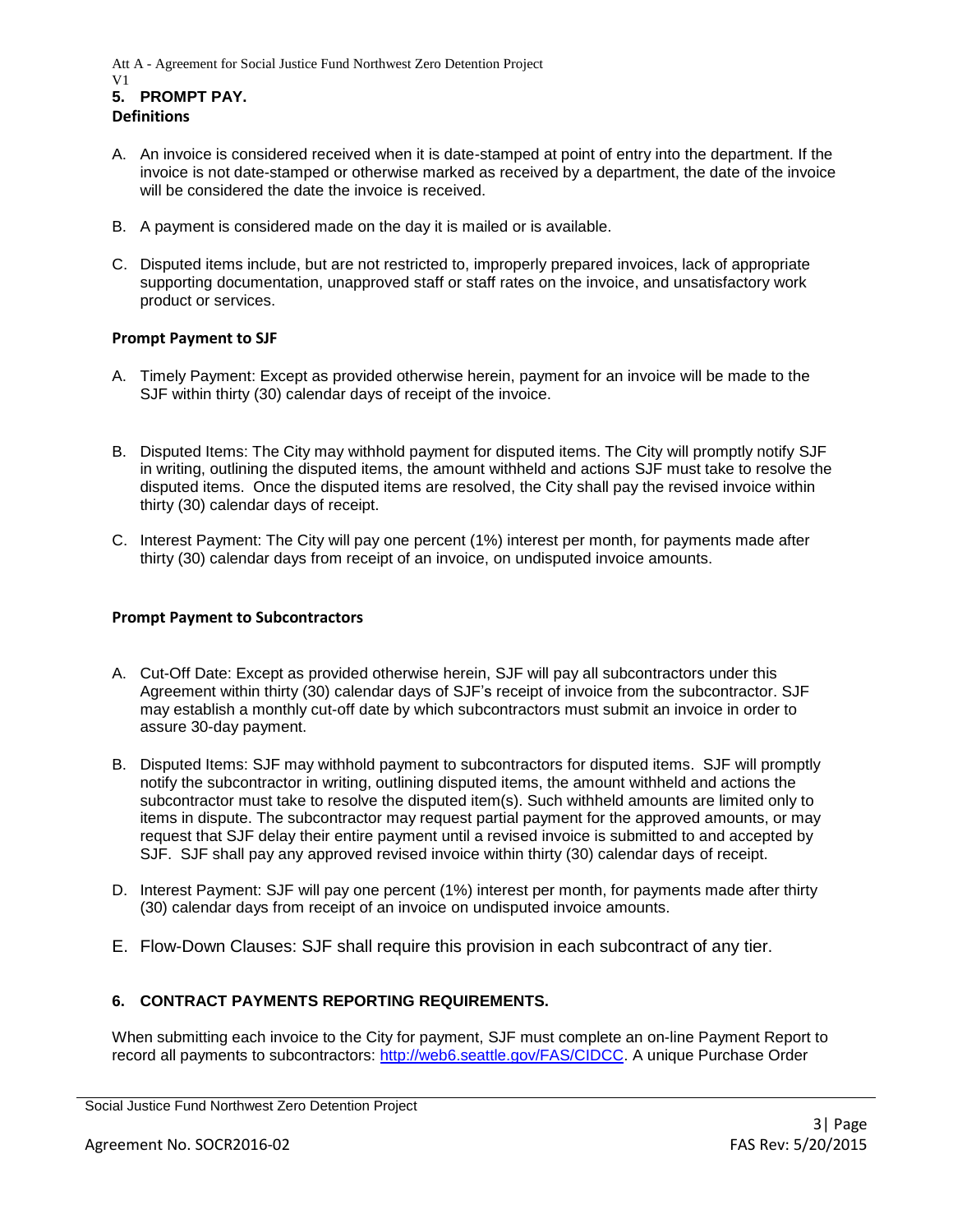number is required which may be obtained from [http://web6.seattle.gov/fas/summitpan/R297/R297.aspx.](http://web6.seattle.gov/fas/summitpan/R297/R297.aspx) Contact Steven Larson (206) 684-4529 or Miguel Beltran (206) 684-4525 for assistance.

SJF shall ensure that all subcontractors are registered to the City's Online Business Directory prior to completing the online report, at http://www.seattle.gov/contracting/registration.htm.

# **7. PAYMENT PROCEDURES.**

SJF may submit invoices to the City as frequently as once per month during progress of work, for partial payment for work completed to date. Payment shall be made by the City to SJF upon the City's receipt of a properly prepared invoice containing the information listed below**.**

#### **Deliver all invoices and invoice/billing notices under this Agreement to:**

| If to the City:                    | If to SJF:                   |
|------------------------------------|------------------------------|
| Latrice yBarra, Operations Manager | Mijo Lee, Executive Director |
| Latrice.yBarra@seattle.gov         | Social Justice Fund NW       |
| Seattle Office for Civil Rights    | mijo@socialjusticefund.org   |
| 810 Third Avenue, Suite 750        | 1904 Third Ave, Suite 806    |
| Seattle WA 98104-1627              | Seattle, WA 98101            |
|                                    |                              |

#### **See attached checklist for further instructions.**

| Invoices must clearly display the following                                                 |
|---------------------------------------------------------------------------------------------|
| Invoice Date and Invoice Number<br>$\bullet$                                                |
| City Project Manager Name: Patricia Lally (Please do not put PM's name in the<br>address)   |
| Department Contract No. SOCR2016-02<br>$\bullet$                                            |
| Contract Title: Social Justice Fund Northwest Zero Detention Project<br>$\bullet$           |
| Period covered by the invoice                                                               |
| Task # and title                                                                            |
| Employee's name and classification<br>$\bullet$                                             |
| Employee's all-inclusive hourly rate and # of hours worked<br>$\bullet$                     |
| Total labor costs per task<br>$\bullet$                                                     |
| Itemization of direct, non-salary costs (per task, if so allocated)<br>$\bullet$            |
| The following Sub-Consultant payment information will be provided (attach Sub-              |
| Consultant invoices as backup):                                                             |
| Amount Paid to all Sub-Consultants for the invoice period (list separate totals<br>$\Omega$ |
| for each Sub-Consultant).                                                                   |
| Cumulative To-Date amount paid to all Sub-Consultants (list separate totals<br>$\circ$      |
| for each Sub-Consultant).                                                                   |
| Cumulative costs per task and for the total project                                         |

#### **8. TAXES, FEES AND LICENSES.**

A. SJF shall pay and maintain in current status, all necessary licenses, fees, assessments, and permit charges needed to complete the Work. It is SJF's sole responsibility to monitor and determine changes or the enactment of any subsequent requirements for said fees, assessments, or changes and to immediately comply.

Social Justice Fund Northwest Zero Detention Project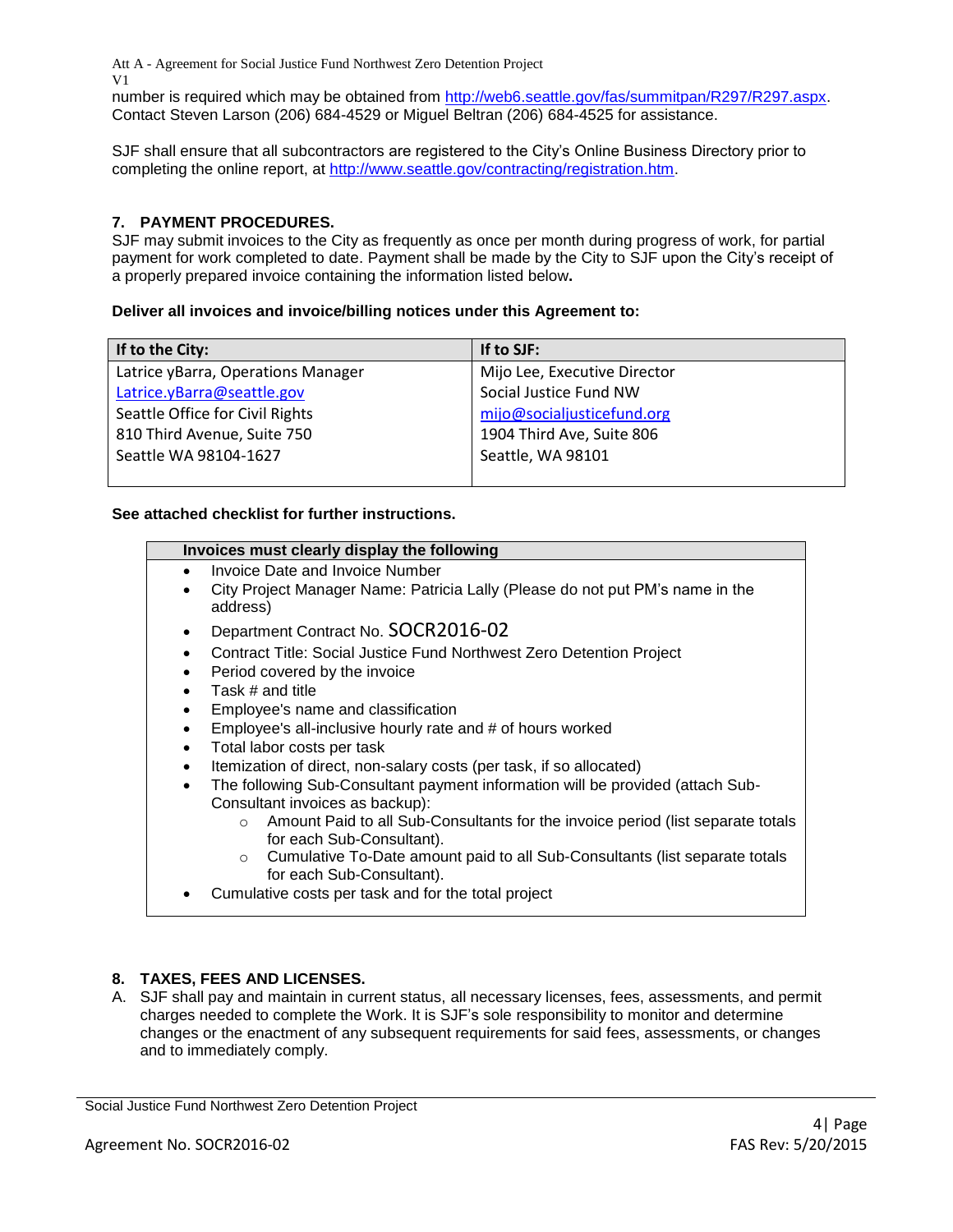- B. Where required by state statute, ordinance or regulation, SJF shall pay and maintain in current status all taxes necessary for performance of the Work. . The City will furnish SJF an exemption certificate where appropriate.
- C. As authorized by SMC, the Director of Finance and Administrative Services may withhold payment pending satisfactory resolution of unpaid taxes and fees due the City.

#### **9. ADDRESSES FOR NOTICES AND DELIVERABLE MATERIALS.**

Deliver all official notices under this Agreement to:

| If to the City:                    | If to SJF:                   |
|------------------------------------|------------------------------|
| Latrice yBarra, Operations Manager | Mijo Lee, Executive Director |
| Latrice.yBarra@seattle.gov         | Social Justice Fund NW       |
| Seattle Office for Civil Rights    | mijo@socialjusticefund.org   |
| 810 Third Avenue, Suite 750        | 1904 Third Ave, Suite 806    |
| Seattle WA 98104-1627              | Seattle, WA 98101            |
|                                    |                              |

#### **10. EQUAL BENEFITS.**

SJF shall comply with SMC Ch. 20.45 and Equal Benefit Program Rules, which require SJF to provide the same or equivalent benefits ("equal benefits") to domestic partners of employees as SJF provides to spouses of employees. At City's request, SJF shall provide information and verification of SJF's compliance. Any violation of this Section is material breach, for which the City may exercise enforcement actions or remedies defined in SMC Chapter 20.45.

#### **11. SOCIAL EQUITY REQUIREMENTS.**

SJF shall not discriminate against any employee or applicant for employment because of race, color, age, sex, marital status, sexual orientation, gender identity, political ideology, creed, religion, ancestry, national origin, honorably discharged veteran or military status or the presence of any sensory, mental or physical handicap, unless based upon a bona fide occupational qualification. SJF shall affirmatively try to ensure applicants are employed, and employees are treated during employment, without regard to race, color, age, sex, marital status, sexual orientation, gender identify, political ideology, creed, religion, ancestry, national origin, honorably discharged veteran or military status or the presence of any sensory, mental or physical handicap. Such efforts include, but are not limited to employment, upgrading, demotion, transfer, recruitment, layoff, termination, rates of pay or other compensation, and training. SJF shall seek inclusion of woman and minority business for subcontracting. A woman or minority business is one that selfidentifies to be at least 51% owned by a woman and/or minority. Such firms do not have to be certified by the State of Washington but must be registered in the City Online Business Directory.

Inclusion responsibilities shall include those commitments agreed upon between the City and SJF as a result of the stated purpose of SJF to subcontract with anti-racist, community-based organizations that are comprised of those most impacted by youth detention, which include those represented by WMBEs, in particular people of color.

#### **12. INDEMNIFICATION.**

SJF shall defend, indemnify, and hold the City harmless from and against all claims, demands, losses, damages or costs, including but not limited to damages arising out of bodily injury or death to person and damage to property, caused by or resulting from:

the sole negligence or willful misconduct of SJF, its officers, employees, agents or subcontractors;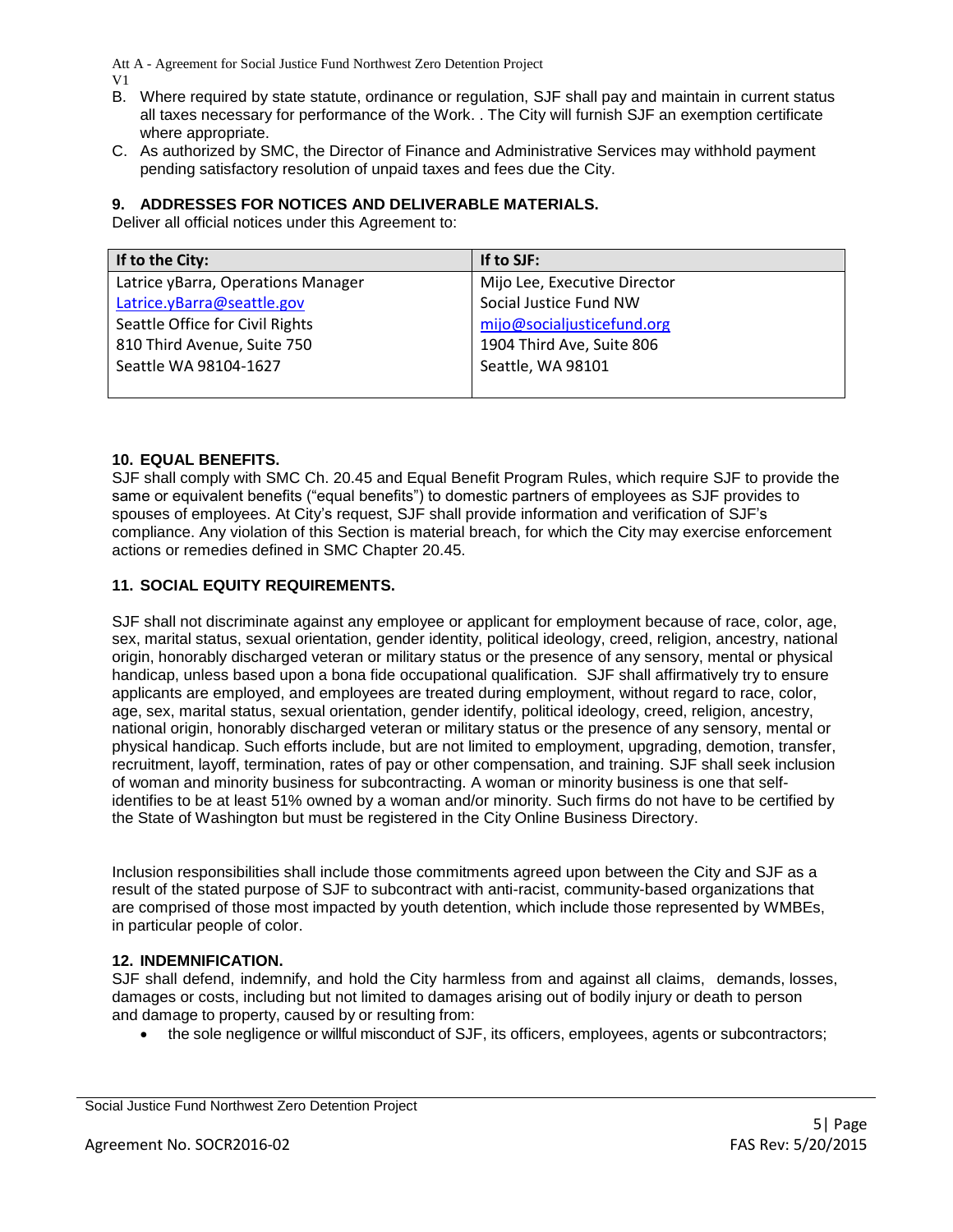V1

- the concurrent negligence of the City and SJF, its officers, employees, agents or subcontractors, but in such case SJF's obligation applies only to the extent of the negligence of SJF, its officers, employees, agents or subcontractors;
- the negligent performance or non-performance of this Agreement t by SJF; or
- the use of any design, process, or equipment that constitutes an infringement of any patent in effect, or violates any other intellectual proprietary interest, including copyright, trademark, and trade secret.

SJF waives its immunity under Title 51 RCW to the extent it is required to indemnify, defend and hold harmless the City and its officials, agents or employees.

# **13. INSURANCE.**

- $\Box$  Insurance is required; however, insurance certification does not need to be submitted to the City. SJF will maintain premises and vehicle liability insurance in force with coverages and limits of liability generally maintained by similarly situated SJFs and workers compensation insurance as required by Washington State statutes.
- **X** Insurance certification must be submitted to the City. See attached "INSURANCE REQUIREMENTS AND TRANSMITTAL FORM."

#### **14. AUDIT.**

Upon request, SJF shall permit the City and any other governmental agency ("Agency") funding the Work, to inspect and audit all pertinent books and records. This includes work of SJF, any subcontractor, or any other person or entity that performed connected or related Work. Such books and records shall be made available at any and all times deemed necessary by the City, including up to six years after final payment or release of withheld amounts. Such inspection and audit shall occur in King County, Washington, or other reasonable locations that the City selects. SJF shall supply or permit the City to copy such books and records. SJF shall ensure that inspection, audit and copying rights of the City is a condition of any subcontract, agreement or other arrangement under which any other persons or entity may perform Work under this Agreement.

#### **15. INDEPENDENT CONTRACTOR.**

- A. SJF is an independent contractor. This Agreement does not intend the SJF to act as a City employee. The City has neither direct nor immediate control over the SJF or the right to control the manner or means by which the SJF works. Neither SJF nor any SJF employee shall be an employee of the City. This Agreement prohibits SJF from acting as a legal representative of the City. SJF is not granted express or implied rights or authority to assume or create any obligation or responsibility for or in the name of the City, or to bind the City. The City is not liable for or obligated to pay sick leave, vacation pay, or any other benefit of employment, nor to pay social security or other tax that may arise from employment or Work under this Agreement. SJF shall pay all income and other taxes as due. SJF may perform work for other parties; the City is not the exclusive user of the services that SJF provides.
- B. If the City needs SJF to Work on City premises and/or with City equipment, the City may provide the necessary premises and equipment. Such premises and equipment are exclusively for the Work and not to be used for any other purpose.
- C. If SJF works on the City premises using City equipment, SJF remains an independent contractor and does not as a City employee. SJF will notify the City Project Manager if s/he or any other Workers are within 90 days of a consecutive 36-month placement on City property. If the City determines using City premises or equipment is unnecessary to complete the Work, SJF will be required to work from its own office space or in the field. The City may negotiate a reduction in SJF fees or charge a rental fee based on the actual costs to the City, for City premises or equipment.

#### **16. KEY PERSONS.**

SJF shall not transfer or reassign any individual designated in this Agreement as essential to the Work, without the express written consent of the City, which shall not be unreasonably withheld. If any such individual leaves SJF's employment, SJF shall present to the City one or more individuals with greater or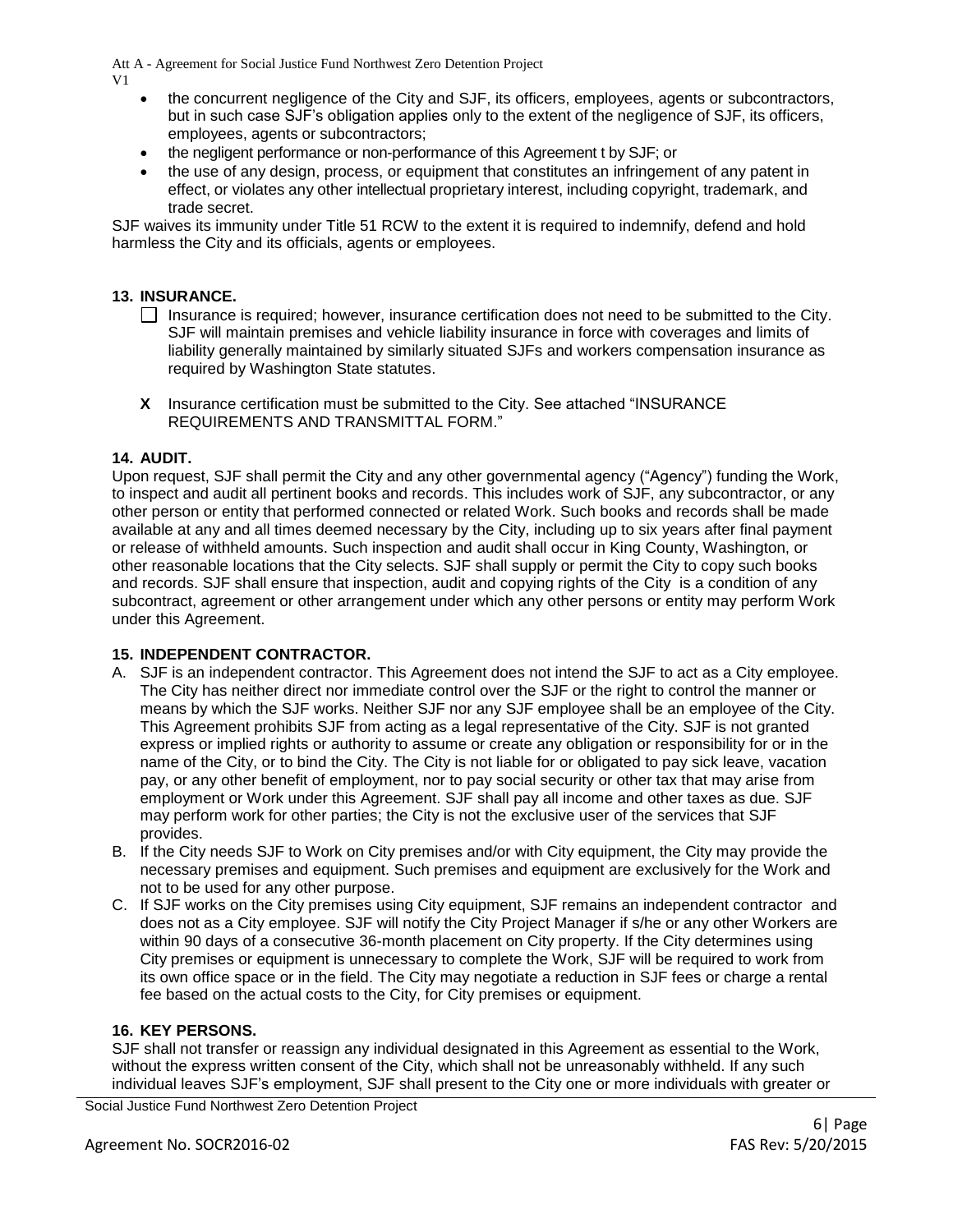equal qualifications as a replacement, subject to the City's approval, which shall not be unreasonably withheld. The City's approval does not release SJF from its obligations under this Agreement.

# **17. ASSIGNMENT AND SUBCONTRACTING.**

SJF and the City acknowledge that it is an express purpose of this Agreement that SJF will subcontract with organizations for scopes of work related to the City's goals of zero detention of youth. The subcontract list shall be developed during Phase I and once approved by the City, the subcontractor list shall be part of this Agreement. Otherwise, SJF shall not assign or subcontract its obligations under this Agreement without the City's written consent, which may be granted or withheld in the City's sole discretion. Any subcontract made by SJF shall incorporate by reference this Agreement, except as otherwise provided. SJF shall ensure that all subcontractors comply with the obligations and requirements of the subcontract. The City's consent to any assignment or subcontract does not release SJF from liability or any obligation within this Agreement, whether before or after City consent, assignment or subcontract.

#### **18. FEDERAL DEBARMENT.**

SJF shall immediately notify the City of any suspension or debarment or other action that excludes SJF or any subcontractor from participation in Federal contracts. SJF shall verify all subcontractors intended and/or used by SJF for performance of the Work are in good standing and are not debarred, suspended or otherwise ineligible by the Federal Government. Debarment shall be verified at [https://www.sam.gov.](https://www.sam.gov/) SJF shall keep proof of such verification within the SJF records.

# **19. CITY ETHICS CODE (SMC 4.16.010 TO .105).**

- A. SJF shall promptly notify the City in writing of any person expected to be a SJF Worker (as used in this Section, "Worker" includes any SJF employee, subcontractor, principal, or owner) if that person was a former City officer or employee within the past twelve (12) months.
- B. SJF shall ensure compliance with the City Ethics Code by any SJF Worker when the Work or matter related to the Work is performed by a SJF Worker who has been a City officer or employee within the past two years.
- C. SJF shall provide written notice to the City of any SJF worker who shall or is expected to perform over 1,000 hours of contract work for the City within a rolling 12-month period. Such hours include those performed for SJF and other hours that the SJF Worker performed for the City under any other contract. Such Workers are subject to the City Ethics Code, SMC 4.16. SJF shall advise their SJF Workers.
- D. SJF shall not directly or indirectly offer anything of value (such as retainers, loans, entertainment, favors, gifts, tickets, trips, favors, bonuses, donations, special discounts, work or meals) to any City employee, volunteer or official that is intended, or may appear to a reasonable person to be intended, to obtain or give special consideration to SJF. Promotional items worth less than \$25 may be distributed by SJF to City employees if SJF uses the items as routine and standard promotional materials. Any violation of this provision may cause termination of this Agreement. Nothing in this Agreement prohibits donations to campaigns for election to City office, so long as the donation is disclosed as required by the election campaign disclosure laws of the City and of the State.

#### **20. NO CONFLICT OF INTEREST.**

SJF confirms that neither SJF nor its workers have any business interest or a close family relationship with any City officer or employee who was or will be involved in the SJF selection, negotiation, drafting, signing, administration or evaluation of SJF's Work. As used in this Section, the term SJF includes any worker of SJF who was, is, or will be, involved in negotiation, drafting, signing, administration or performance of the Agreement. The term "close family relationship" refers to: spouse or domestic partner, any dependent parent, parent-in-law, child, son-in-law, daughter-in-law; or any parent, parent in-law, sibling, uncle, aunt, cousin, niece or nephew residing in the household of a City officer or employee described above.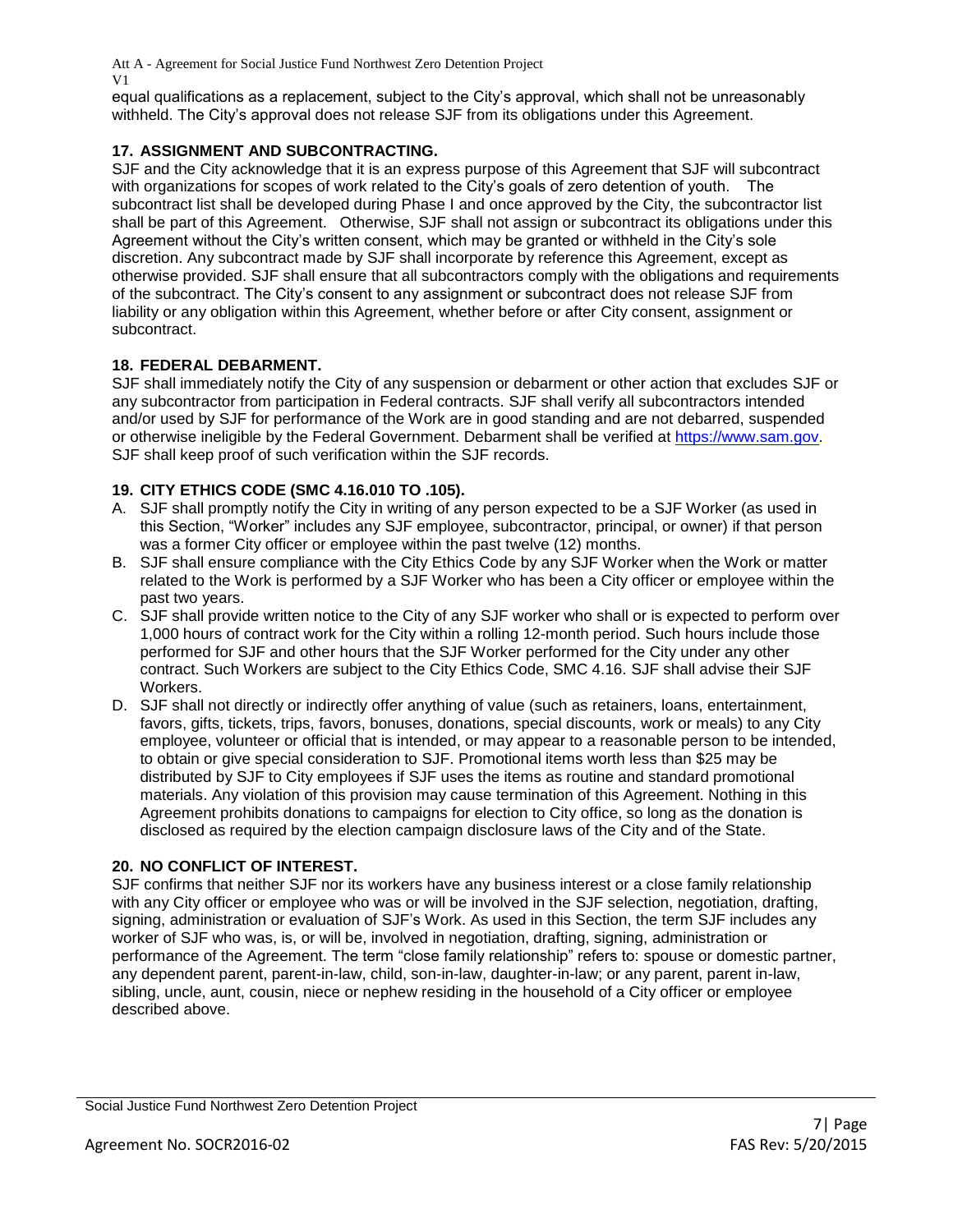#### **21. ERRORS AND OMMISSIONS, CORRECTIONS.**

SJF is responsible for professional quality, technical accuracy, and the coordination of all designs, drawings, specifications, and other services furnished by or on the behalf of SJF under this Agreement. SJF, without additional compensation, shall promptly correct or revise any errors or noncompliance with this Agreement in any of SJF's Work, or the Work of its subcontractors, upon notification by the City. The obligation provided for in this Section survives Agreement termination or expiration for any errors or omissions or non-compliance which is not reasonably discoverable by the City until after termination or expiration of the Agreement.

#### **22. INTELLECTUAL PROPERTY RIGHTS.**

- A. Copyrights. SJF shall retain any copyright (including the right of reuse) applicable to all materials and documents prepared by SJF for the Work, whether or not the Work is completed. SJF grants to the City a non-exclusive, irrevocable, unlimited, royalty-free license to use, copy and distribute for City purposes, every document and all the materials prepared by SJF for the City under this Agreement. If requested by the City, a copy of all drawings, prints, plans, field notes, reports, documents, files, input materials, output materials, the media upon which they are located (including cards, tapes, discs, and other storage facilities), software program or packages (including source code or codes, object codes, upgrades, revisions, modifications, and any related materials and/or any other related documents or materials developed solely for and paid for by the City to perform the Work, shall be promptly delivered to the City.
- B. Patents: SJF assigns to the City all rights in any invention, improvement, or discovery, with all related information, including but not limited to designs, specifications, data, patent rights and findings developed with the performance of the Agreement or any subcontract. Notwithstanding the above, SJF does not convey to the City, nor does the City obtain, any right to any document or material utilized by SJF created or produced separate from the Agreement or was pre-existing material (not already owned by the City), provided that the SJF has identified in writing such material as preexisting prior to commencement of the Work. If pre-existing materials are incorporated in the work, SJF grants the City an irrevocable, non-exclusive right and/or license to use, execute, reproduce, display and transfer the pre-existing material, but only as an inseparable part of the work.
- C. The City may make and retain copies of all documents provided under this Agreement for the City's information and reference with and use on the project. SJF does not represent or warrant that such documents are suitable for reuse by the City or others, on extensions of the project or on any other project.

#### **23. PROPRIETARY AND CONFIDENTIAL INFORMATION.**

The State of Washington's Public Records Act (Release/Disclosure of Public Records) Under Washington State Law (reference RCW Chapter 42.56, the Public Records Act) all materials received or created by the City of Seattle are considered public records. These records include but are not limited to bid or proposal submittals, agreement documents, contract work product, or other bid material.

The State of Washington's Public Records Act requires that public records must be promptly disclosed by the City upon request unless that RCW or another Washington State statute specifically exempts records from disclosure. Exemptions are narrow and explicit and are listed in Washington State Law (Reference RCW 42.56 and RCW 19.108).

As mentioned above, all City of Seattle offices ("the City") are required to promptly make public records available upon request. However, under Washington State Law some records or portions of records may be considered legally exempt from disclosure. A list and description of records identified as exempt by the Public Records Act can be found in RCW 42.56 and RCW 19.108.

If SJF provides the City with any documents which SJF reasonably believes are exempt from disclosure, SJF must notify the City in writing at the time of disclosure and properly identify the exempt documents. If the City receives a public disclosure request for any records or parts of records that SJF has properly and specifically identified as exempt at the time SJF provided the documents to the City, on the City Non-Disclosure Request Form (Form) submitted with Contractor's bid/proposal\ the City, as a courtesy, will provide SJF notice and will delay disclosure for up to ten business days to permit SJF to obtain and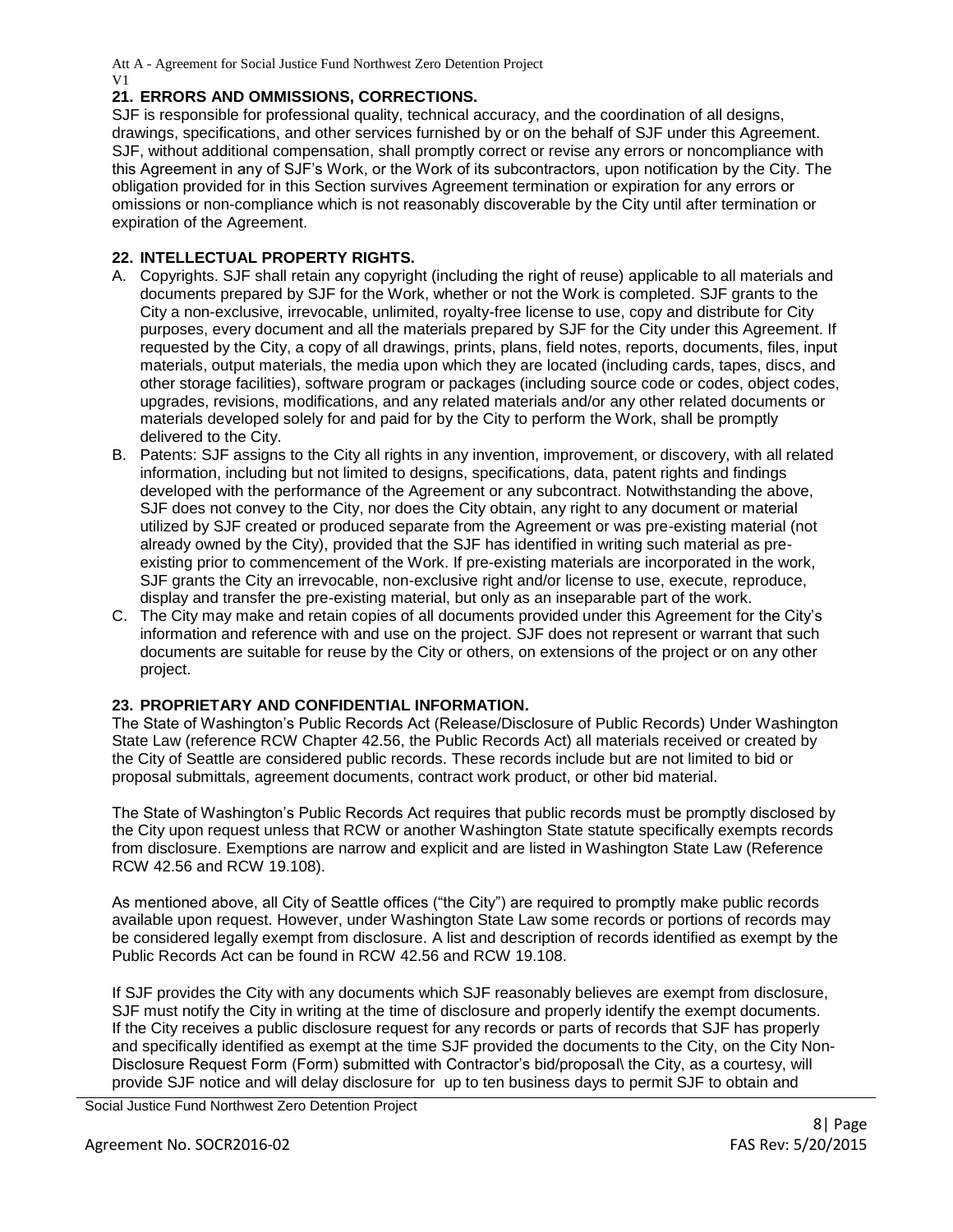serve the City with a court injunction to prevent the City from releasing the records (reference RCW 42.56.540). If SJF fails to obtain a court order and serve the City within the ten days, the City may release the documents.

The City will not assert an exemption from disclosure on Contractor's behalf. If Contractor believes that its records are exempt from disclosure, Contractor is obligated to seek an injunction under RCW 42.56.540. Contractor acknowledges that the City will have no obligation or liability to Contractor if the records are disclosed.

### **24. DISPUTES.**

Resolution of any dispute or misunderstanding that may arise under this Agreement concerning SJF's performance, or SJF's subcontractors' performance, shall first be attempted through negotiations between SJF's Project Manager and the City's Project Manager. If those parties are not able to resolve the dispute, it shall be referred to the Director and SJF's senior executive(s). If such officials do not agree upon a decision within a reasonable period of time, either party may decline or discontinue such discussions and may then pursue the legal means to resolve such disputes, including but not limited to alternative dispute resolution processes. Nothing in this dispute process shall mitigate the rights of the City to terminate this Agreement. Notwithstanding all of the above, if the City believes in good faith that some portion of the Work has not been completed satisfactorily, the City may require SJF to correct such Work prior to the City payment. The City will provide to SJF a written explanation of the concern and the remedy that the City expects. The City may withhold from any payment otherwise due, an amount that the City in good faith finds to be under dispute, or if the SJF provides no sufficient remedy, the City may retain the amount equal to the cost to the City for otherwise correcting or remedying the work not properly completed.

#### **25. TERMINATION.**

- A. For Cause: The City may terminate the Agreement if SJF is in material breach of this Agreement, and such breach has not been corrected to the City's reasonable satisfaction in a timely manner.
- B. For Reasons Beyond Control of Parties: Either party may terminate this Agreement without recourse by the other where performance is rendered impossible or impracticable for reasons beyond such party's reasonable control, such as, but not limited to, an act of nature, war or warlike operation, civil commotion, riot, labor dispute including strike, walkout or lockout, except labor disputes involving SJF's own employees, sabotage, or superior governmental regulation or control.
- C. For City's Convenience: The City may terminate this Agreement without cause and including for the City's convenience, upon written notice to SJF.
- D. Notice: Notice of termination under this Section shall be given by the party terminating this Agreement to the other, not fewer than five (5) business days prior to the effective date of termination.
- E. Actions upon Termination: for termination under Subsections 25.B. and 25.C, SJF shall be paid for the services actually properly performed prior to the effective termination date, including services which SJF has already received from any subcontractor prior to the effective termination date, but such compensation shall not exceed the maximum compensation to be paid under the Agreement. SJF agrees this payment shall fully and adequately compensate SJF and all subcontractors for all profits, costs, expenses, losses, liabilities, damages, taxes and charges of any kind (whether foreseen or unforeseen) attributable to the termination of this Agreement. For termination under Section 25.A, the City reserves all rights to all remedies available at law or equity.
- F. Upon termination, the SJF shall provide the City with the most current design documents, contract documents, writings and other products SJF has produced to termination, along with copies of all project-related correspondence and similar items. The City shall have the same rights to use these materials as if termination had not occurred; provided however, that the City shall indemnify and hold SJF harmless from any claims, losses, or damages to the extent caused by modifications made by the City to the SJF's work product.

Social Justice Fund Northwest Zero Detention Project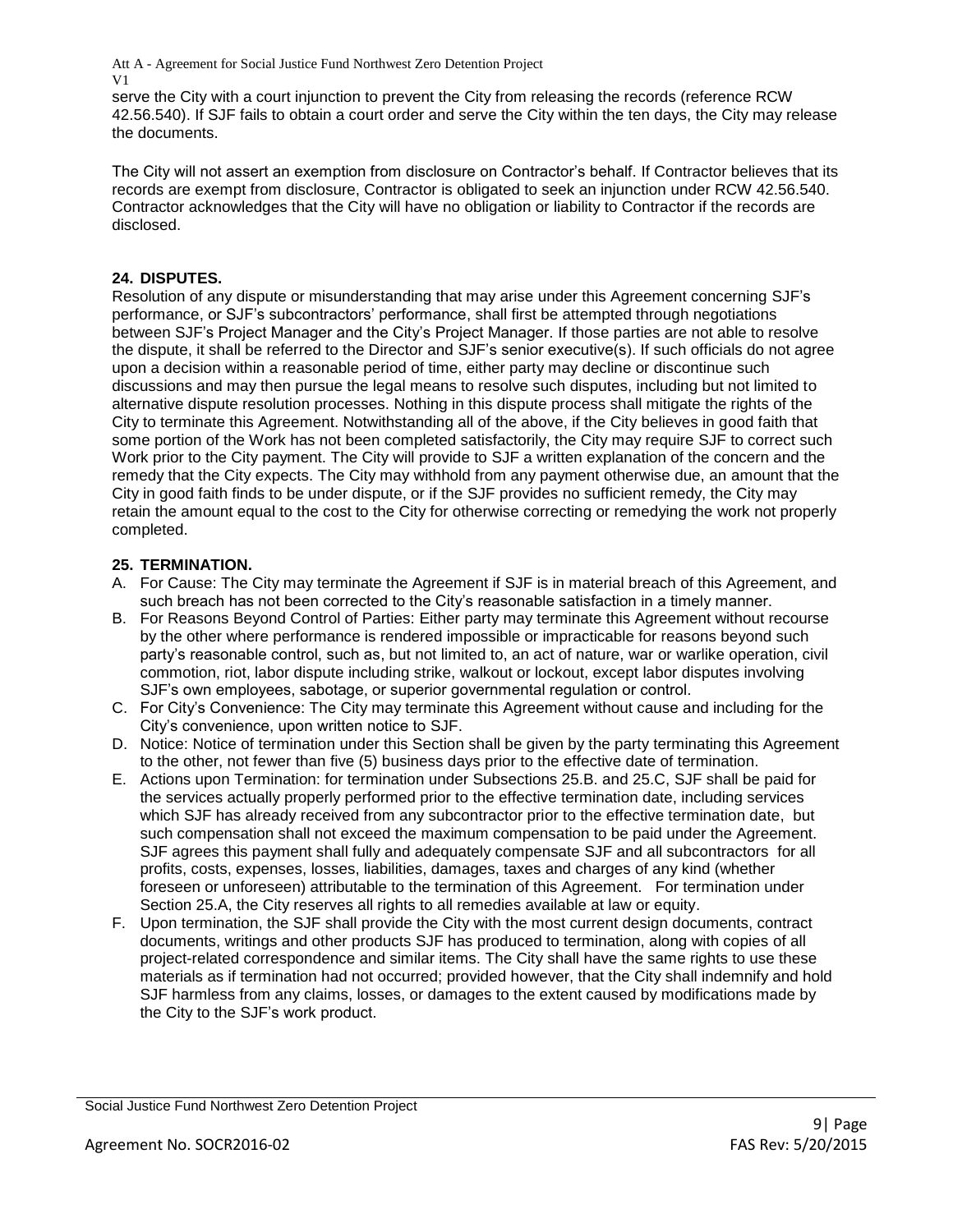# **26. DEBARMENT.**

Under SMC Chapter 20.70, the Director of City Purchasing and Contracting Services (CPCS), as hereby delegated by the Director of Finance and Administrative Services, may debar a and prevent a contractor or subcontractor from contracting with the City for up to five years after determining the SJF:

- A. Received overall performance evaluations of deficient, inadequate, or substandard performance on three or more City contracts;
- B. Failed to comply with City ordinances or contract terms, including but not limited to, ordinance or contract terms related to woman and minority business utilization, discrimination, equal benefits, or other state, local or federal non-discrimination laws;
- C. Abandoned, surrendered, or failed to complete or to perform work on or for a City contract;
- D. Failed to comply with contract provisions, including but not limited to quality of workmanship, timeliness of performance, and safety standards;
- E. Submitted false or intentionally misleading documents, reports, invoices, or other statements to the City in connection with a contract;
- F. Colluded with another firm to restrain competition;
- G. Committed fraud or a criminal offense in connection with obtaining, attempting to obtain, or performing a contract for the City or any other government entity;
- H. Failed to cooperate in a City debarment investigation.

The CPCS Director or designee may issue an Order of Debarment under the SMC 20.70.050. Rights and remedies of the City under these provisions are besides other rights and remedies provided by law or under the Agreement.

# **27. EXPANSION FOR NEW WORK.**

This Agreement scope may be expanded for new work. Any expansion for New Work (work not specified within the original Scope of Work Section of this Agreement, and/or not specified in the original RFP as intended work for the Agreement) must comply with all the following limitations and requirements: (a) the New Work is not reasonable to solicit separately; (b) the New Work is for reasonable purpose; (c) the New Work was not reasonably known either the City or SJF at time of contract or else was mentioned as a possibility in the solicitation (such as future phases of work, or a change in law); (d) the New Work is not significant enough to be reasonably regarded as an independent body of work; (e) the New Work would not have attracted a different field of competition; and (f) the change does not vary the essential identified or main purposes of the Agreement. The City may make exceptions for immaterial changes, emergency or sole source conditions, or other situations required in City opinion. Certain changes are not New Work subject to these limitations, such as additional phases of Work anticipated at the time of solicitation, time extensions, Work Orders issued on an On-Call contract, and similar. New Work must be mutually agreed and issued by the City through written Addenda. New Work performed before an authorizing Amendment may not be eligible for payment.

#### **28. MISCELLANEOUS PROVISIONS.**

- A. Amendments: No modification of this Agreement shall be effective unless in writing and signed by an authorized representative of each of the parties hereto.
- B. Background Checks and Immigrant Status: The City has strict policies regarding the use of Background checks, criminal checks and immigrant status for contract workers. The policies are incorporated into the contract and available for viewing on-line at <http://www.seattle.gov/business/WithSeattle.htm>
- C.
- D. At no expense to the City, SJF shall comply with all laws of the United States and Washington, the Charter and ordinances of the City of Seattle; and rules, regulations, orders and directives of their administrative agencies and officers.
- E. This Agreement shall be governed and interpreted under the laws of Washington. The venue of any action brought shall be in the Superior Court of King County.
- F. Remedies Cumulative: Rights under this Agreement are cumulative and nonexclusive of any other remedy of law or in equity.

Social Justice Fund Northwest Zero Detention Project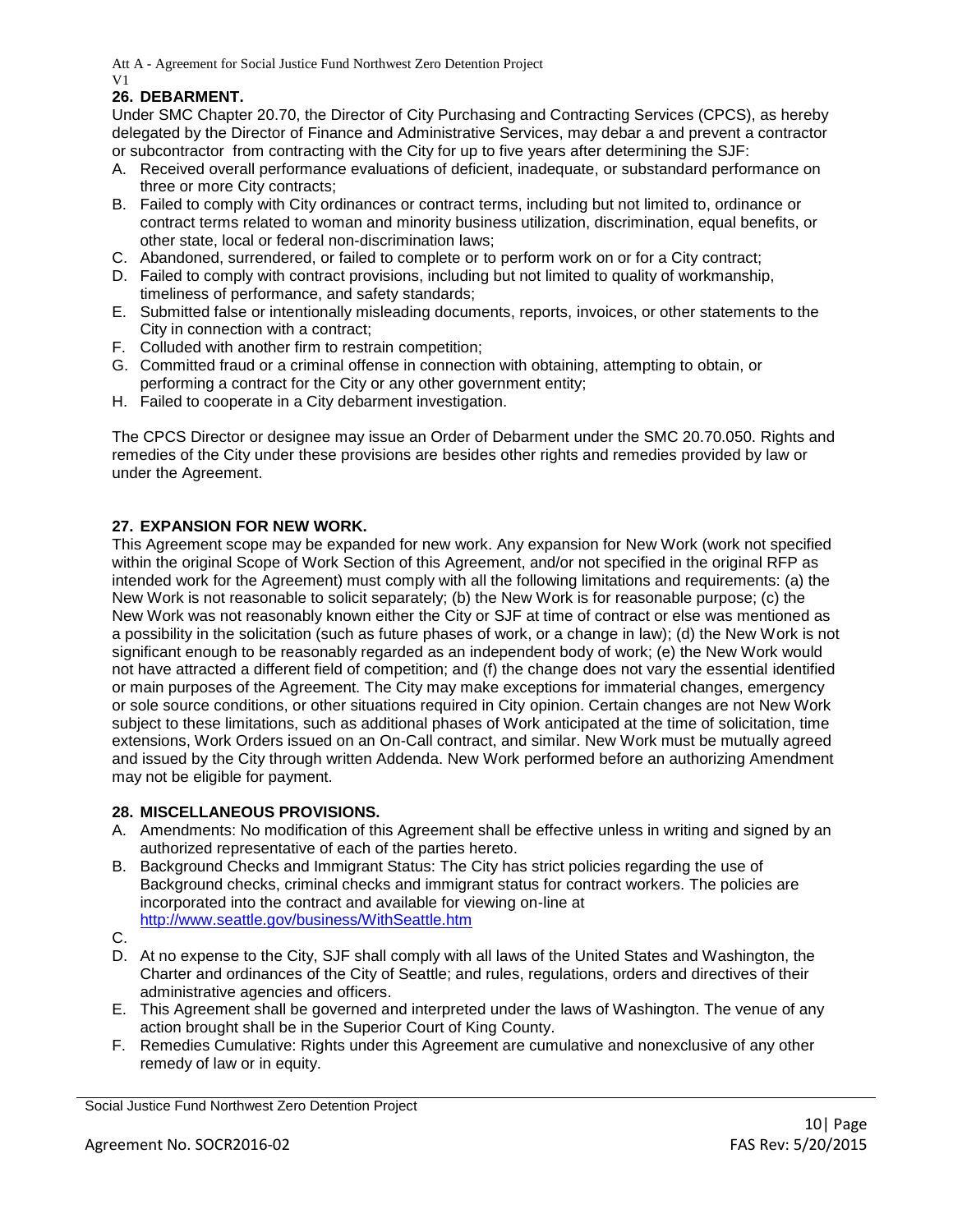V1

- G. Captions: The titles of sections or subsections are for convenience only and do not define or limit the contents.
- H. Severability: If any term or provision is determined by a court of competent jurisdiction to be invalid or unenforceable, the remainder of this Agreement shall not be affected, and each term and provision shall be valid and enforceable to the fullest extent permitted by law.
- I. Waiver: No covenant, term or condition or the breach shall be deemed waived, except by written consent of the party against whom the waiver is claimed, and any waiver of the breach of any covenant, term or condition shall not be deemed a waiver of any preceding or succeeding breach of the same or any other covenant, term of condition. Neither the acceptance by the City of any performance by SJF after the time the same shall have become due nor payment to SJF for any portion of the Work shall constitute a waiver by the City of the breach or default of any covenant, term or condition unless otherwise expressly agreed to by the City in writing.
- J. Entire Agreement: This document along with all exhibits, including subsequently incorporated exhibits, comprise the entire agreement between the City and SJF.
- K. Negotiated Agreement: The parties acknowledge this is a negotiated agreement, that they have had the opportunity to have this Agreement reviewed by their respective legal counsel, and that the terms and conditions of this Agreement are not to be construed against any party on the basis of such party's draftsmanship.
- L. No personal liability: No officer, agent or authorized employee of the City shall be personally responsible for any liability arising under this Agreement, whether expressed or implied, nor for any statement or representation made or in any connection with this Agreement.

IN WITNESS WHEREOF, in consideration of the terms, conditions and covenants contained, or attached and incorporated and made a part, the parties have executed this Agreement by having legally-binding representatives affix their signatures below.

| <b>SJF</b>              | <b>CITY OF SEATTLE</b>  |
|-------------------------|-------------------------|
| By<br>Date<br>Signature | By<br>Date<br>Signature |
| Type or Print Name      | Type or Print Name      |
| Title                   | <b>Title</b>            |

**City of Seattle Business License Number: Washington State Unified Business Identifier Number (UBI): 601 141 476**

**Attachments**: Exhibit 1 - Scope of Work (if applicable)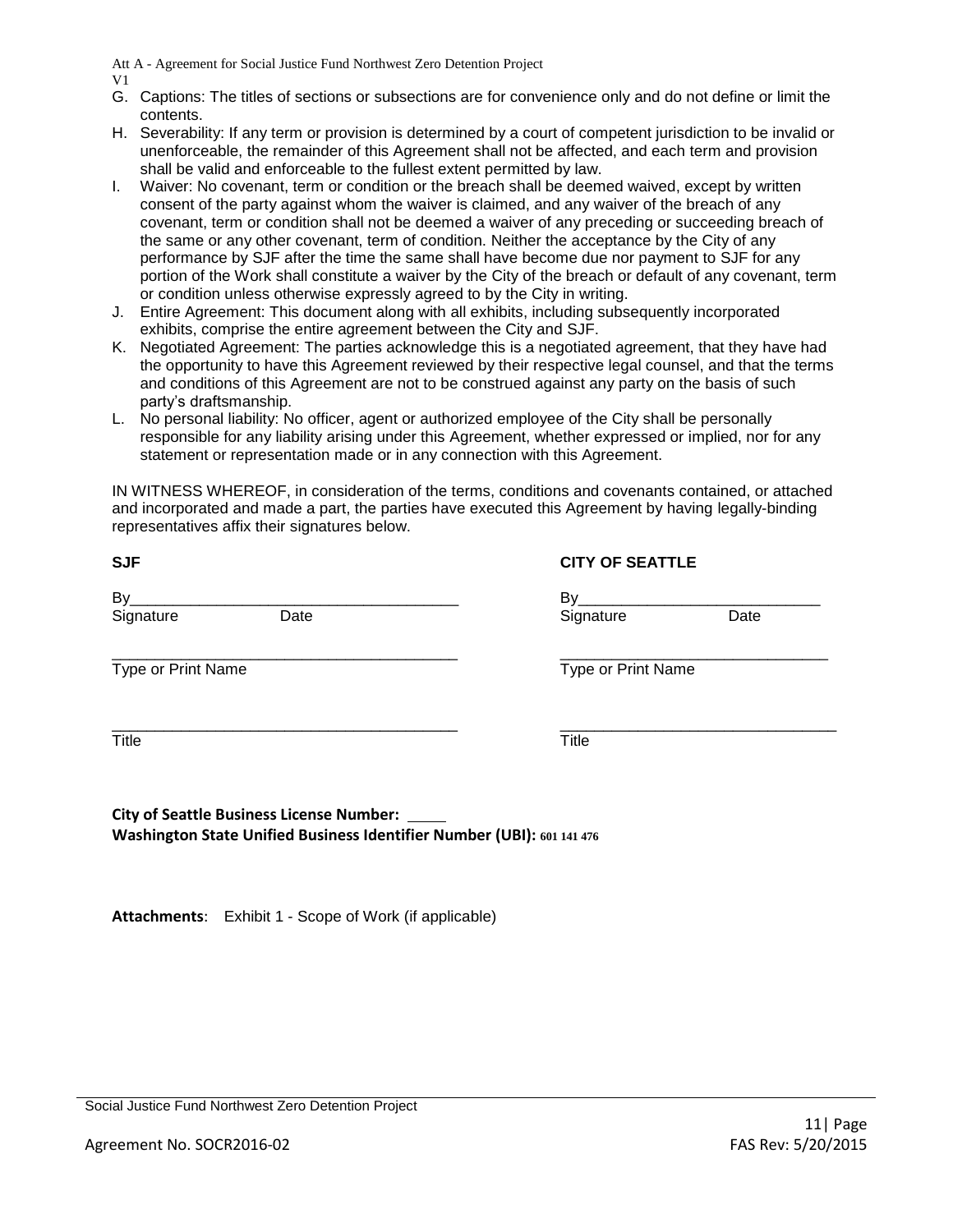# **Exhibit 1 – Scope of Work**

# **Phase I**

SJF will lead the Zero Youth Detention Project ("Project") from planning and recruitment to identification of Project grant recipients. All grants will be in the form of a grant agreement between SJF and each recipient, and the grant agreements will detail the specific programs and services to be funded. SJF will develop a program curriculum that guides participants toward funding decisions geared to: eliminate the need to detain or incarcerate youth; eliminate racial inequities in arrest rates, detention, sentencing and prison population; and center communities of color and other youth facing oppression in the provision, creation, and use of communitybased alternatives.

In Phase I, SJF will develop a Request for Proposal (RFP) to be used in the Project and will deliver the RFP to OCR for input. The RFP will be used by the Project participants to identify and select the organizations whose planned efforts and programs further the goals of Resolution 31614 and who will be considered by the Project participants to receive funding. From this pool, Project participants will select proposals from organizations for further consideration, and will conduct site visits prior to final selection. OCR may participate in the site visits of all finalists. The Project participants will then select the programs and organizations to receive funding through a grant agreement with SJF. The number of grant recipients and the funding amount per grant will be determined in the Project process. The total amount available for all grant recipients is \$500,000.

| <b>Item</b>             | <b>Information</b>                         | <b>Estimated</b> |
|-------------------------|--------------------------------------------|------------------|
|                         |                                            | <b>Hours</b>     |
| Project Planning and    | SJF will recruit $15 - 25$ volunteers      | 90 hours         |
| Recruitment             | from the community who commit to           |                  |
|                         | full participation in the Project grant    |                  |
|                         | selection and award process (the           |                  |
|                         | "Participants").                           |                  |
| Introduction of Project | Participants will:                         | $\ast$           |
| Curriculum              | Build relationships.                       |                  |
|                         | Explore issues around race<br>$\bullet$    |                  |
|                         | and class in the context of our            |                  |
|                         | work together.                             |                  |
|                         | Lay a foundation for the rest<br>$\bullet$ |                  |
|                         | of the Project (and beyond).               |                  |
| Race and Class Workshop | Participants will:                         | $\ast$           |
|                         | Develop a shared framework                 |                  |
|                         | for discussing race/racism                 |                  |
|                         | and class/classism in the US,              |                  |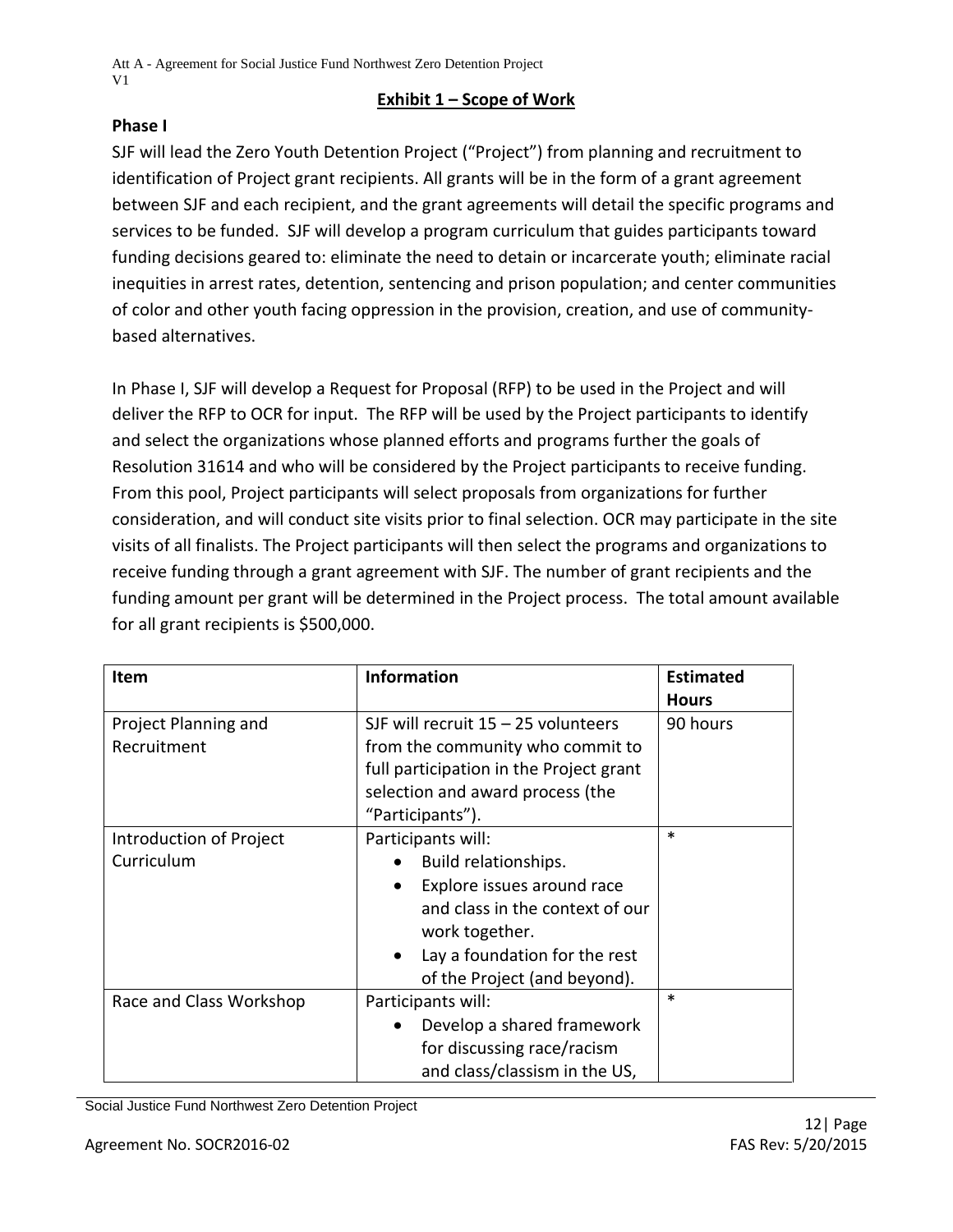V1

|                              | particularly in the context of<br>mass incarceration and youth<br>detention.<br>Be able to discuss giving and<br>fundraising in the context of<br>race and class.<br>Leave the training feeling<br>empowered to take action<br>through the Project.<br>Build multi-racial, cross-class<br>community. |                                                                          |
|------------------------------|------------------------------------------------------------------------------------------------------------------------------------------------------------------------------------------------------------------------------------------------------------------------------------------------------|--------------------------------------------------------------------------|
| <b>Grantmaking Training</b>  | Participants will:<br>Learn how to read and<br>evaluate grant proposals,<br>particularly in the context of<br>zero detention goals.<br>Practice democratic decision-<br>making process.<br>Begin reading grant<br>proposals.                                                                         | $\ast$                                                                   |
| <b>Proposal Screening</b>    | Participants will:<br>Discuss grant proposals in the<br>context of zero detention<br>goals.<br>Decide, through democratic<br>process, which organizations<br>will proceed as finalists.                                                                                                              | $\ast$                                                                   |
| <b>Site Visits</b>           | SJF will:<br>Train Project members on<br>best practices in site visits.<br>Schedule in-person site visits<br>with committees of Project<br>members and all finalist<br>organizations.<br>Facilitate site visits.<br>Compile site visit reports.                                                      | $\ast$                                                                   |
| <b>Grantmaking Decisions</b> | Participants will:<br>Discuss site visits in the<br>context of zero detention<br>goals.<br>Decide, through democratic<br>process, which organizations<br>will proceed as finalists.                                                                                                                  | 250 hours<br>(total for all<br>meetings,<br>trainings, and<br>workshops) |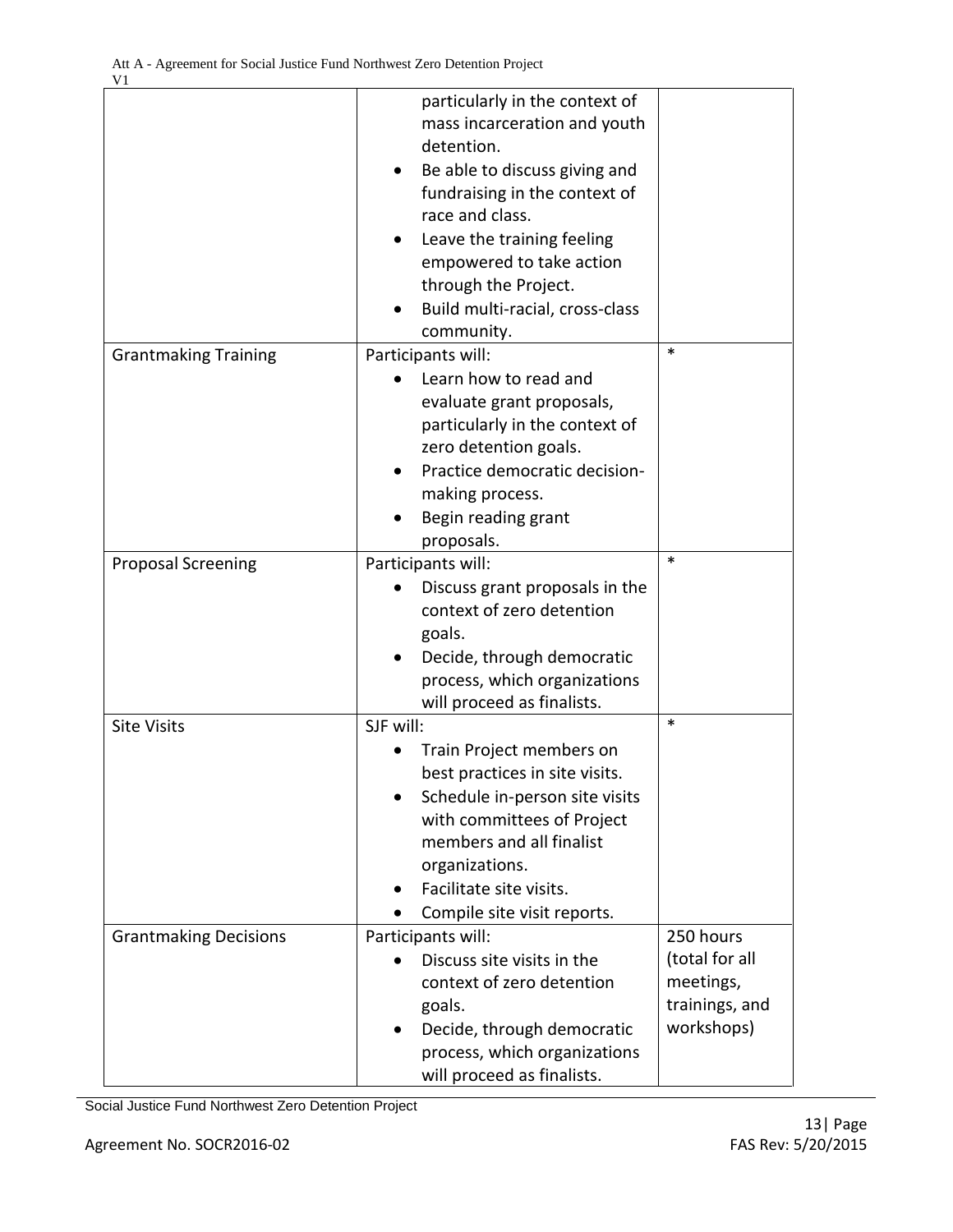| <b>Fundraising Training and</b> | SJF will:                                                       | 350 hours |
|---------------------------------|-----------------------------------------------------------------|-----------|
| Support                         | Build on race/class analysis to<br>help participants develop an |           |
|                                 | understanding of grassroots                                     |           |
|                                 | fundraising that is based in                                    |           |
|                                 | values and relationships.                                       |           |
|                                 |                                                                 |           |
|                                 | Provide hands on coaching<br>٠                                  |           |
|                                 | and support as participants                                     |           |
|                                 | practice grassroots                                             |           |
|                                 | fundraising, bringing in                                        |           |
|                                 | matching funds from their                                       |           |
|                                 | own networks.                                                   |           |
| <b>Project Evaluation</b>       | SJF will:                                                       | 20 hours  |
|                                 | Collectively evaluate our<br>$\bullet$                          |           |
|                                 | process to continually                                          |           |
|                                 | improve this model.                                             |           |
|                                 | Compile stories and of Project                                  |           |
|                                 | members and grantees to                                         |           |
|                                 | evaluate project.                                               |           |
| <b>Grant Management and</b>     | SJF will:                                                       | 240 hours |
| Administration                  | Conduct outreach in the                                         |           |
|                                 | community to solicit a strong                                   |           |
|                                 | and diverse pool of grant                                       |           |
|                                 | proposals.                                                      |           |
|                                 | Field inquiries and provide                                     |           |
|                                 | feedback to potential                                           |           |
|                                 | applicants.                                                     |           |
|                                 | Create and manage grant                                         |           |
|                                 | application and online portal.                                  |           |
|                                 | Screen applications for                                         |           |
|                                 | eligibility and completion.                                     |           |
|                                 | Compile and distribute to                                       |           |
|                                 | Project members.                                                |           |
|                                 | Develop and maintain                                            |           |
|                                 | relationships with                                              |           |
|                                 | prospective grantees.                                           |           |

# **Phase II**

In Phase II, SJF will develop individualized outcomes for and execute contracts with each grant recipient, and disburse, monitor, and evaluate the grants. SJF will deliver:

List of selected grantees, with individualized outcomes for each (Fall 2016)

Social Justice Fund Northwest Zero Detention Project